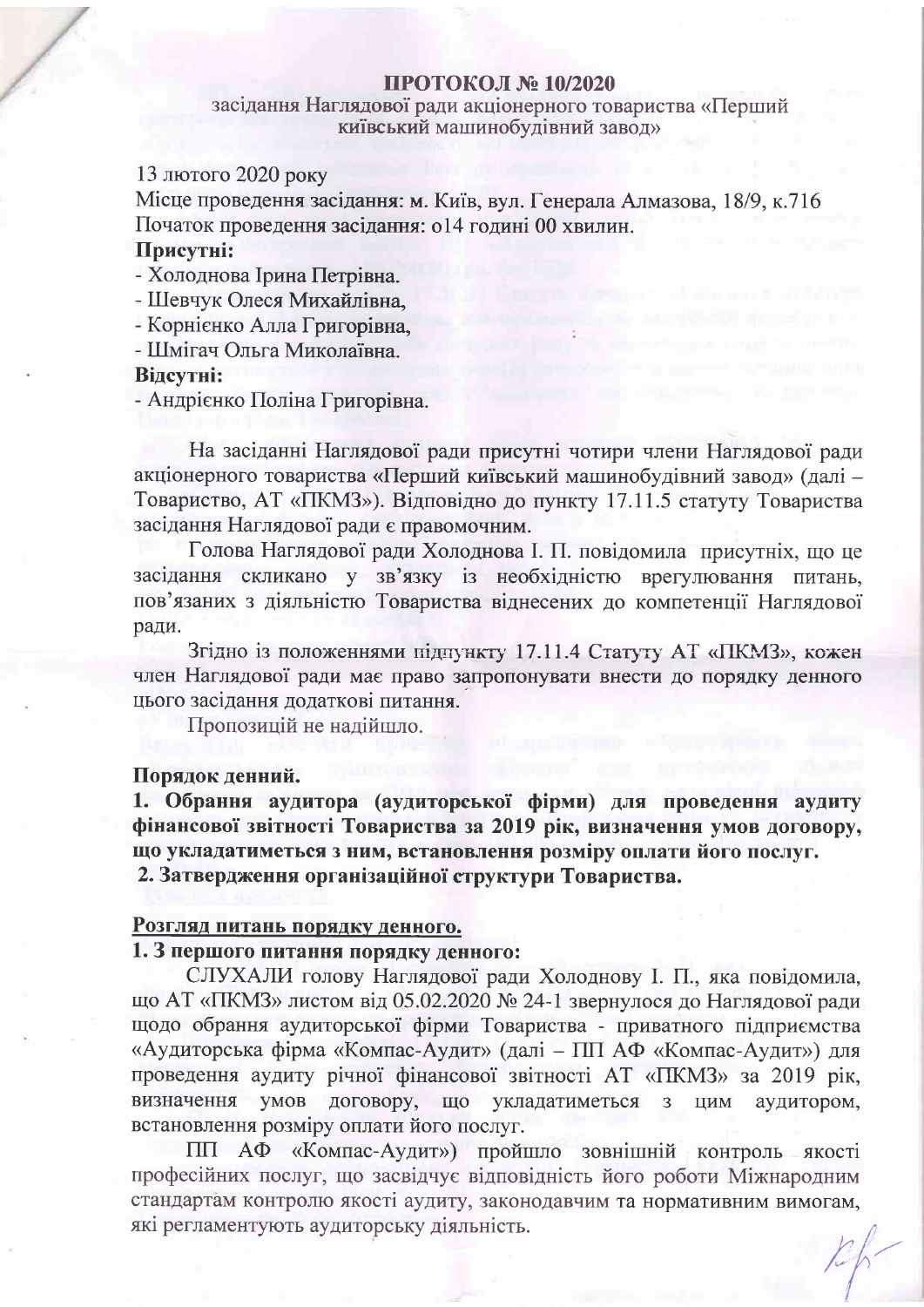фірма «Компас-Аудит» вілповілає  $\Pi\Pi$ «Аудиторська **BCIM** критеріям для проведення аудиту фінансової звітності і внесена до розділу «Суб'єкти аудиторської діяльності, які мають право проводити обов'язковий аудит фінансової звітності» Реєстру аудиторів та суб'єктів аудиторської діяльності (реєстраційний номер 4726).

Крім того, після проведення моніторингу ринку Товариством, розмір оплати аудиторських послуг ПП «Аудиторська фірма «Компас-Аудит» виявився найнижчим - 190 000,00 грн, без ПДВ.

Відповідно до пункту 17.3(21) Статуту Товариства обрання аудитора (аудиторської фірми) Товариства для проведення аудиторської перевірки за результатами поточного та/або минулого року та визначення умов договору, що укладатиметься з таким аудитором (аудиторською фірмою), встановлення розміру оплати його (її) послуг належить до виключної компетенції Наглядової ради Товариства.

Після обговорення питання всіма членами Наглядової ради на голосування була внесена наступна пропозиція:

«Обрати приватне підприємство «Аудиторська фірма «Компас-Аудит» аудиторською фірмою для проведення аудиту фінансової звітності за 2019 рік, погодити умови, визначені проектом договору, що укладатиметься з цією аудиторською фірмою, встановити розмір оплати його послуг у сумі 190 000,00 (сто дев'яносто тисяч) грн, без ПДВ.»

Інших пропозицій не надходило.

# Голосували за дану пропозицію:

 $\langle$ 3a» - 4.

«Проти» - 0,

«Утрималися» - 0.

Вирішили: «Обрати приватне підприємство «Аудиторська фірма фірмою проведення аудиту «Компас-Аудит» аудиторською ДЛЯ фінансової звітності за 2019 рік, погодити умови, визначені проектом договору, що укладатиметься з цією аудиторською фірмою, встановити розмір оплати його послуг у сумі 190 000,00 (сто дев'яносто тисяч) грн, без ПДВ.»

# Рішення прийнято.

#### 2. З другого питання порядку денного:

СЛУХАЛИ голову Наглядової ради Холоднову I. П., яка повідомила, що АТ «ПКМЗ» листом від 31.01.2020 № 21-23 звернулося до Наглядової ради щодо затвердження змін до організаційної структури Товариства

Відповідно до пункту 17.4.(8) Статуту АТ «ПКМЗ» до компетенції затвердження організаційної Наглядової структури ради належить Товариства.

Після обговорення питання всіма членами Наглядової ради на голосування була винесена наступна пропозиція:

«Затвердити організаційну структуру Товариства, надіслану листом Товариства від 31.01.2020 № 21-23.»

Інших пропозицій не надходило.